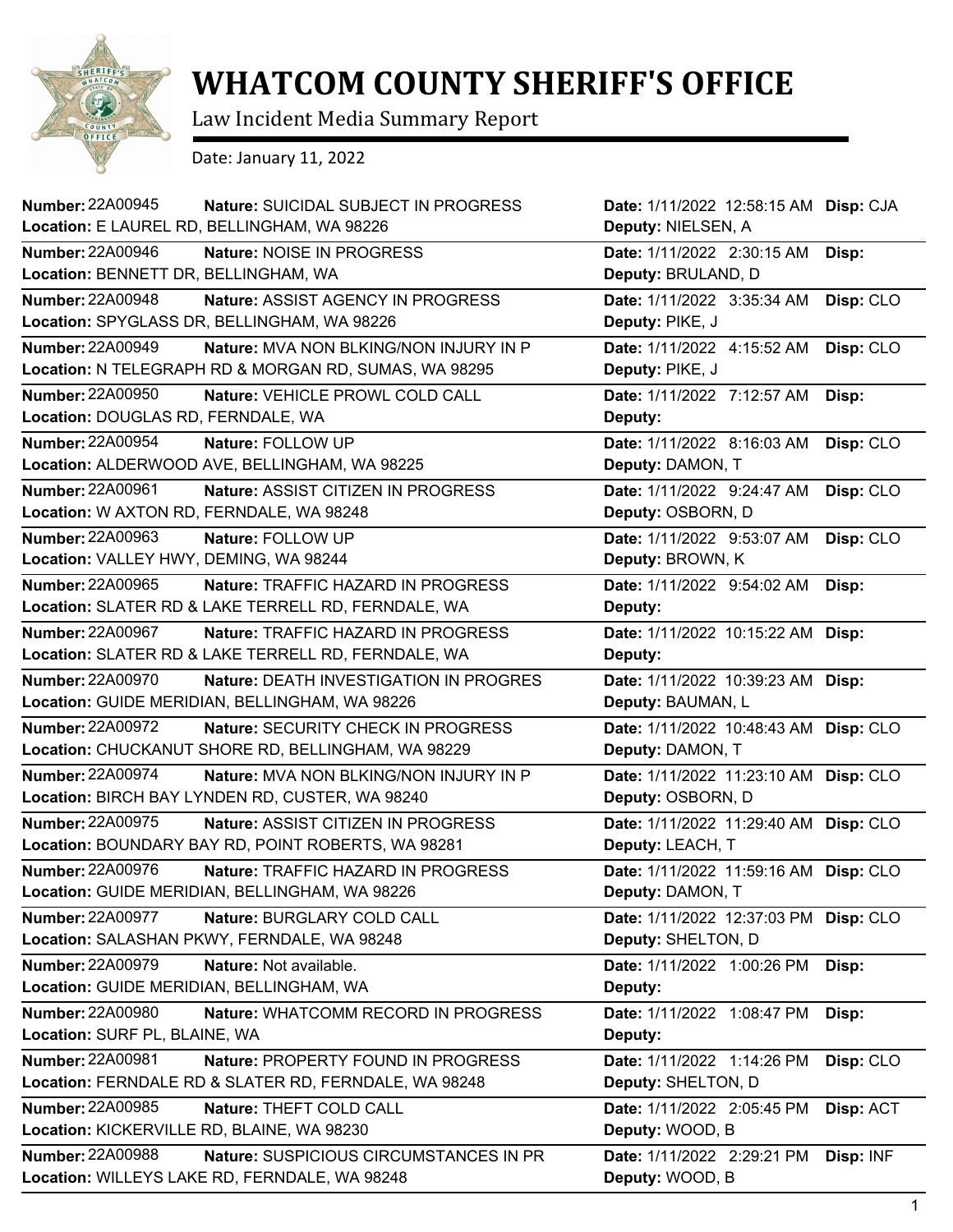| <b>Number: 22A00989</b>                          | Nature: CUSTODIAL INTERFERENCE IN PROG                                                    |         | Date: 1/11/2022 2:32:25 PM                       | Disp:     |
|--------------------------------------------------|-------------------------------------------------------------------------------------------|---------|--------------------------------------------------|-----------|
| Location: KENDALL RD, MAPLE FALLS, WA            |                                                                                           |         | Deputy: WRIGHT, M                                |           |
| <b>Number: 22A00990</b>                          | Nature: CUSTODIAL INTERFERENCE COLD CA                                                    |         | Date: 1/11/2022 2:35:49 PM                       | Disp:     |
|                                                  | Location: GOLDEN VALLEY DR, MAPLE FALLS, WA                                               |         | Deputy:                                          |           |
| <b>Number: 22A00991</b>                          | Nature: WATCH FOR IN PROGRESS                                                             |         | Date: 1/11/2022 3:02:46 PM                       | Disp:     |
|                                                  | Location: SLATER RD & NB I5 SO, BELLINGHAM, WA                                            |         | Deputy:                                          |           |
| <b>Number: 22A00995</b>                          | Nature: MENTAL IN PROGRESS                                                                |         | Date: 1/11/2022 4:09:32 PM                       | Disp:     |
| Location: SURF PL, BLAINE, WA                    |                                                                                           |         | Deputy:                                          |           |
| <b>Number: 22A00996</b>                          | Nature: THEFT COLD CALL                                                                   |         | Date: 1/11/2022 4:15:56 PM                       | Disp: INF |
| Location: E POLE RD, EVERSON, WA 98247           |                                                                                           |         | Deputy: BOYD, M                                  |           |
| <b>Number: 22A00997</b>                          | Nature: IMPOUND PRIVATE IN PROGRESS                                                       |         | Date: 1/11/2022 4:17:39 PM                       | Disp:     |
| Location: SHERIDAN TR, BELLINGHAM, WA            |                                                                                           |         | Deputy:                                          |           |
| <b>Number: 22A00998</b>                          | Nature: IMPOUND PRIVATE IN PROGRESS                                                       |         | Date: 1/11/2022 4:18:23 PM                       | Disp:     |
| Location: E BADGER RD, LYNDEN, WA                |                                                                                           |         | Deputy:                                          |           |
| <b>Number: 22A00999</b>                          | Nature: IMPOUND PRIVATE IN PROGRESS                                                       |         | Date: 1/11/2022 4:20:30 PM                       | Disp:     |
| Location: BIRCH BAY SQUARE ST, BLAINE, WA        |                                                                                           |         | Deputy:                                          |           |
| <b>Number: 22A01000</b>                          | Nature: NEIGHBORHOOD DISPUTE COLD CALL                                                    |         | Date: 1/11/2022 4:20:09 PM                       | Disp:     |
| Location: CASCADES DR, MAPLE FALLS, WA           |                                                                                           |         | Deputy: WRIGHT, M                                |           |
| <b>Number: 22A01001</b>                          | Nature: TRAFFIC HAZARD IN PROGRESS<br>Location: SLATER RD & LAKE TERRELL RD, FERNDALE, WA |         | Date: 1/11/2022 4:23:59 PM                       | Disp:     |
| <b>Number: 22A01002</b>                          |                                                                                           |         | Deputy:                                          |           |
|                                                  | Nature: NOISE IN PROGRESS<br>Location: WILLEYS LAKE RD, FERNDALE, WA 98248                |         | Date: 1/11/2022 4:26:29 PM<br>Deputy: MELLEMA, S | Disp: CLO |
| Number: 22A01003                                 | Nature: ASSIST CITIZEN IN PROGRESS                                                        |         | Date: 1/11/2022 4:40:39 PM                       | Disp: CLO |
| Location: ALDERSON RD, BLAINE, WA 98230          |                                                                                           |         | Deputy: MELLEMA, S                               |           |
| <b>Number: 22A01005</b>                          | Nature: VEHICLE RECOVERY IN PROGRESS                                                      |         | Date: 1/11/2022 4:53:42 PM                       | Disp: CLO |
|                                                  | Location: BIRCH POINT LOOP, BLAINE, WA 98230                                              |         | Deputy: MELLEMA, S                               |           |
| <b>Number: 22A01007</b>                          | Nature: SENILE SUBJECT IN PROGRESS                                                        |         | Date: 1/11/2022 5:29:25 PM                       | Disp:     |
| Location: BIRCH BAY LYNDEN RD, BLAINE, WA        |                                                                                           |         | Deputy:                                          |           |
| <b>Number: 22A01008</b>                          | Nature: WATCH FOR IN PROGRESS                                                             |         | Date: 1/11/2022 5:45:11 PM                       | Disp: CLO |
| Location: ALDERSON RD, BLAINE, WA 98230          |                                                                                           |         | Deputy: MELLEMA, S                               |           |
| Number: 22A01009                                 | Nature: ALARM AUDIBLE IN PROGRESS                                                         |         | Date: 1/11/2022 5:44:21 PM                       | Disp:     |
| Location: PORTAL WA, FERNDALE, WA                |                                                                                           |         | Deputy:                                          |           |
| Number: 22A01011                                 | Nature: MVA NON BLKING/NON INJURY IN P                                                    |         | Date: 1/11/2022 5:49:34 PM                       | Disp: CLO |
|                                                  | Location: BIRCH BAY LYNDEN RD, FERNDALE, WA 98248                                         |         | Deputy: WOOD, B                                  |           |
| Number: 22A01012                                 | Nature: ASSIST AGENCY IN PROGRESS                                                         |         | Date: 1/11/2022 6:55:19 PM                       | Disp:     |
| Location: MERIDIAN ST, BELLINGHAM, WA            |                                                                                           |         | Deputy: LAUGHLIN, B                              |           |
| Number: 22A01013                                 | Nature: VEHICLE PROWL COLD CALL                                                           |         | Date: 1/11/2022 6:49:47 PM                       | Disp: CLO |
| Location: DOUGLAS RD, FERNDALE, WA 98248         |                                                                                           |         | Deputy: BOYD, M                                  |           |
| Number: 22A01014                                 | Nature: SUSPICIOUS VEHICLE IN PROGRESS                                                    |         | Date: 1/11/2022 7:22:10 PM                       | Disp:     |
| Location: THOMAS RD, BELLINGHAM, WA              |                                                                                           |         | Deputy: ANDERS, J                                |           |
| Number: 22A01015                                 | Nature: TRAFFIC HAZARD IN PROGRESS                                                        |         | Date: 1/11/2022 7:27:23 PM                       | Disp:     |
|                                                  | Location: NORTHWEST DR & SLATER RD, BELLINGHAM, WA                                        |         | Deputy: TADDONIO, M                              |           |
| Number: 22A01016                                 | Nature: ROBBERY ARMED IN PROGRESS                                                         |         | Date: 1/11/2022 8:15:08 PM                       | Disp: CAA |
|                                                  | Location: PACIFIC HWY, BELLINGHAM, WA 98226                                               |         | Deputy: ANDERS, J                                |           |
|                                                  | Arrested: WEINBERGER, CYNTHIA F.                                                          | Age: 39 |                                                  |           |
| <b>Offenses: Robbery 1st</b><br>Number: 22A01017 |                                                                                           |         |                                                  |           |
| Location: HALIBUT DR, BLAINE, WA                 | Nature: DOMESTIC PHYSICAL IN PROGRESS                                                     |         | Date: 1/11/2022 8:27:42 PM<br>Deputy: WRIGHT, M  | Disp: CAA |
| Arrested: LUNA, CORBIN K.                        |                                                                                           | Age: 33 |                                                  |           |
| <b>Offenses: Assault 4th</b>                     |                                                                                           |         |                                                  |           |